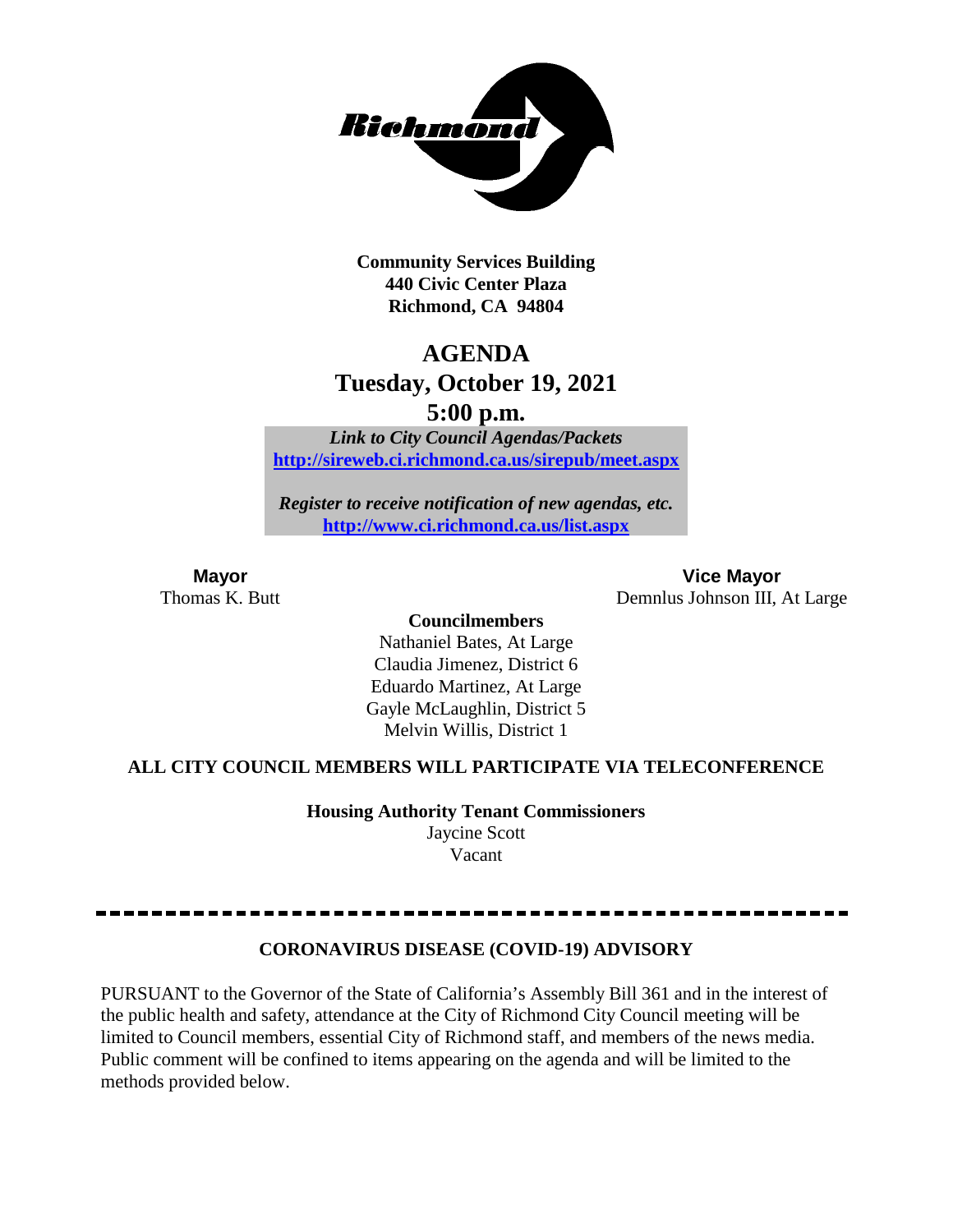#### **How to watch the meeting from home:**

- 1. KCRT Comcast Channel 28 or AT&T Uverse Channel 99
- 2. Livestream online at<http://www.ci.richmond.ca.us/3178/KCRT-Live>

## **Public comment may be submitted by mail, email and/or Zoom video conference in the manner that follows; provided that no member of the public may submit more than one verbal comment per agenda item.**

- **1.** Via mail received by 1:00 p.m. the day of the meeting, sent to 450 Civic Center Plaza, 3rd Floor, Office of the Clerk, Richmond, CA 94804.
- **2.** Via email to [cityclerkdept@ci.richmond.ca.us](mailto:cityclerkdept@ci.richmond.ca.us) by 1:00 p.m. the day of the meeting.

Emails *MUST* contain in the subject line 1) public comments – Open Session prior to Closed Session; 2) public comments – Open Forum; or 3) public comments agenda item  $#$ [include the agenda item number]. All such email will be posted on-line and emailed to the City Council before the meeting is called to order. **No individual email will be read into the record. Due to the high volume of emails received, emails that do not contain the correct identifying information in the subject line may be overlooked and may not become part of the record. Email received after 1:00 p.m. will be posted on-line following the meeting as part of the supplemental materials attached to the meeting minutes.**

**3.** Via Zoom by video conference or by phone using the following link/call-in numbers – for Open Session and City Council:

### **Please click the link below to join the webinar:**

**<https://zoom.us/j/99312205643?pwd=MDdqNnRmS2k4ZkRTOWhlUldQOUF1Zz09> Passcode: ccmeeting**

**Or iPhone one-tap:**

**US: +16699006833,,99312205643# or +13462487799,,99312205643# Or Telephone: Dial (for higher quality, dial a number based on your current location):**

```
US: +1 669 900 6833 or +1 346 248 7799 or +1 253 215 8782 or +1 312 626 6799
```
## **or +1 929 205 6099 or +1 301 715 8592**

## **Webinar ID: 993 1220 5643**

International numbers available: <https://zoom.us/u/aehrwCgISx>

a. To comment by video conference, click on the Participants button at the bottom of your screen and select the "Raise Your Hand" button to request to speak when Public Comment is being asked for. Speakers will be called upon in the order they select the "Raise Your Hand" feature. When called upon, press the unmute button. After the allotted time, you will then be re-muted. \*\*

b. To comment by phone, you will be prompted to "Raise Your Hand" by pressing "**\*9**" to request to speak when Public Comment is asked for. When called upon, you will be asked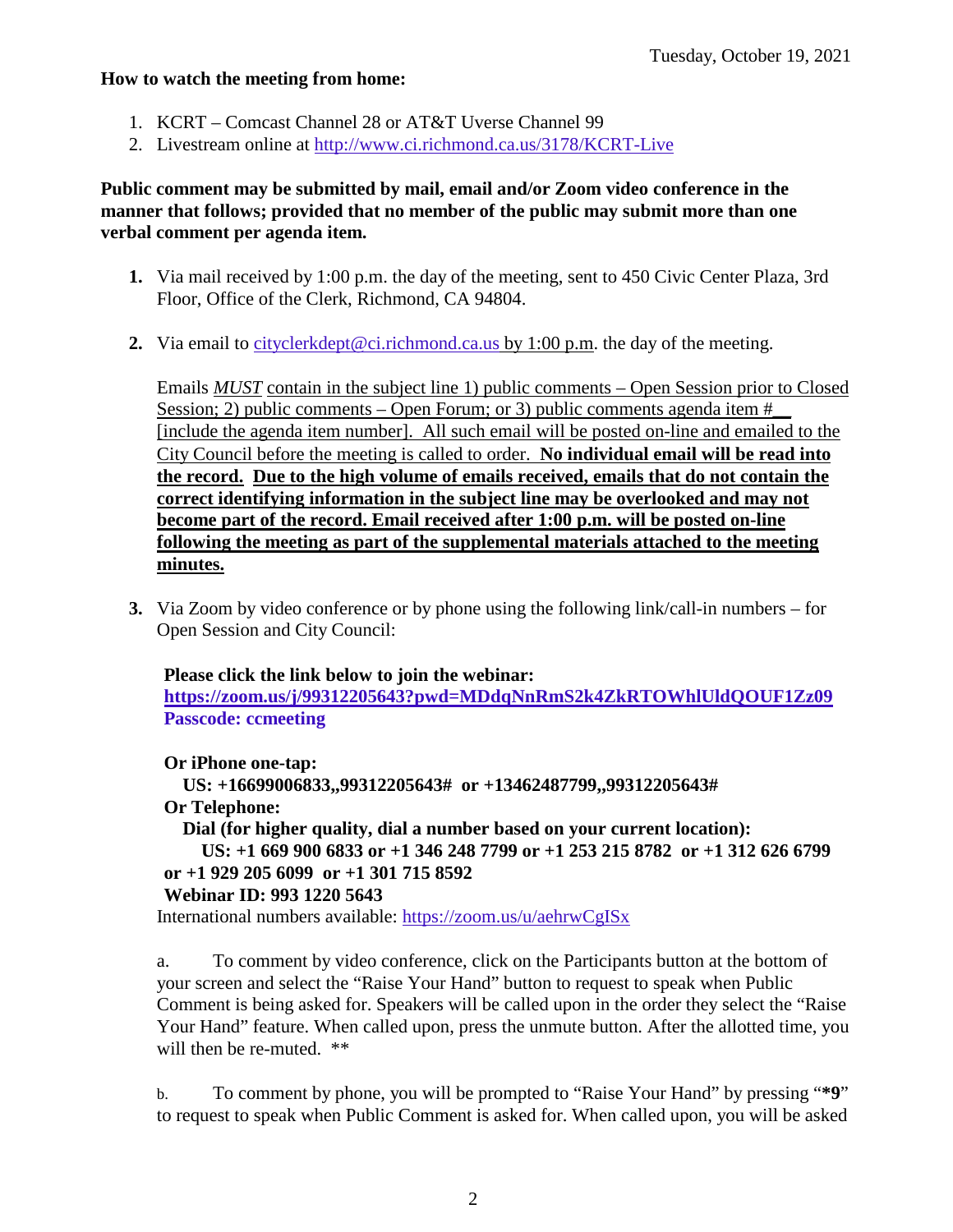to unmuted by pressing \*6. After the allotted time, you will then be re-muted. Instructions of how to raise your hand by phone are available at: [https://support.zoom.us/hc/en-us/articles/201362663 -Joining-a-meeting-by-phone.](https://support.zoom.us/hc/en-us/articles/201362663) \*\*

\*\***The mayor will announce the agenda item number and open public comment when appropriate. Individuals who would like to address the Council should raise their hand. The mayor will close public comment when public comment is concluded**.

**Open Forum for Public Comment:** Individuals who would like to address the City Council on matters not listed on the agenda or on items remaining on the consent calendar may do so under Open Forum.

*The City cannot guarantee that its network and/or the site will be uninterrupted. To ensure that the City Council receives your comments, you are strongly encouraged to submit your comments in writing in advance of the meeting.* 

## **Record of all public comments:**

Properly labeled public comments will be considered a public record, put into the official meeting record, available after the meeting as supplemental materials, and will be posted as an attachment to the meeting minutes when the minutes are posted: [http://www.ci.richmond.ca.us/Archive.aspx?AMID=31.](http://www.ci.richmond.ca.us/Archive.aspx?AMID=31)

## **Procedures for Removing Consent Calendar Items from the Consent Calendar**

Councilmembers and members of the public who wish to remove an item from the consent calendar must comply with the following procedures in order to remove an item from the consent calendar:

- 1. Telephone or email a City staff member who has knowledge of the subject matter by 2:00 p.m. on the day of meeting. Any staff member shown as an author of the agenda report for the particular item has knowledge of the subject matter and may be called.
- 2. Inform the City Clerk's Office by email at [cityclerkdept@ci.richmond.ca.us](mailto:cityclerkdept@ci.richmond.ca.us) or by phone at 510-620-6513, ext. 9, by 3:00 p.m. that they discussed the matter with staff with knowledge of the subject matter and that such Councilmember or member of the public, nonetheless, desires the item to be removed from the consent calendar for discussion.

Staff will be informed by the City Clerk's Office as soon as reasonably practicable after notice of the request to remove the item from the consent calendar. Staff may attend the meeting remotely.

## **Accessibility for Individuals with Disabilities**

Upon request, the City will provide for written agenda materials in appropriate alternative formats, or disability-related modification or accommodation, including auxiliary aids or services and sign language interpreters, to enable individuals with disabilities to participate in and provide comments at/related to public meetings. Please submit a request, including your name, phone number and/or email address, and a description of the modification, accommodation, auxiliary aid, service or alternative format requested at least two days before the meeting. Requests should be emailed to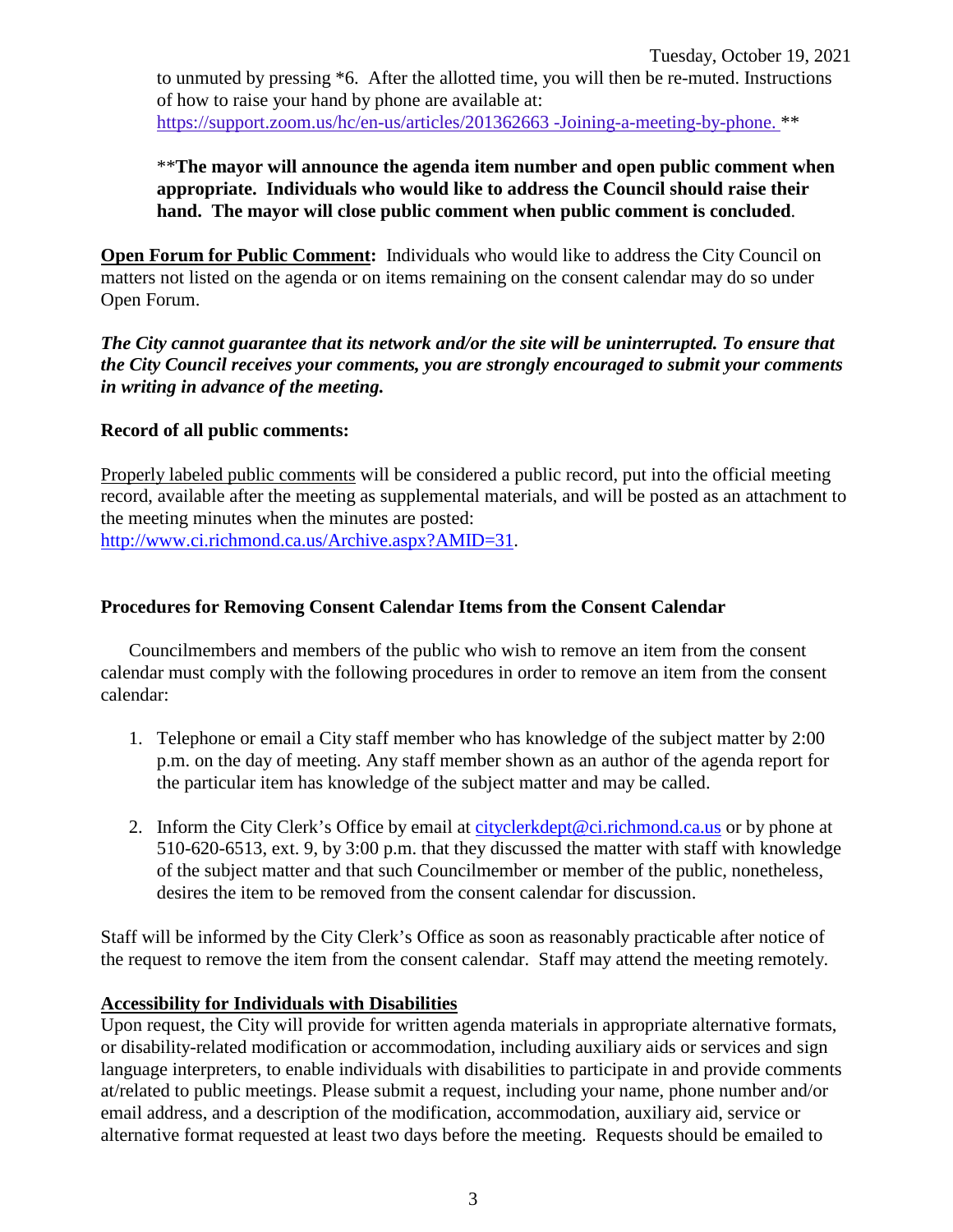Tuesday, October 19, 2021 [cityclerkdept@ci.richmond.ca.us](mailto:cityclerkdept@ci.richmond.ca.us) or submitted by phone at 510-620-6513, ext. 9, or 510-620-6509. Requests made by mail to City Clerk's Office, City Council meeting, 450 Civic Center Plaza, Richmond, CA 94804 must be received at least two days before the meeting. Requests will be granted whenever possible and resolved in favor of accessibility.

## **Effect of Advisory on In-person public participation**

During the pendency of Assembly Bill 361, the language in this Advisory portion of the agenda supersedes any language contemplating in-person public comment.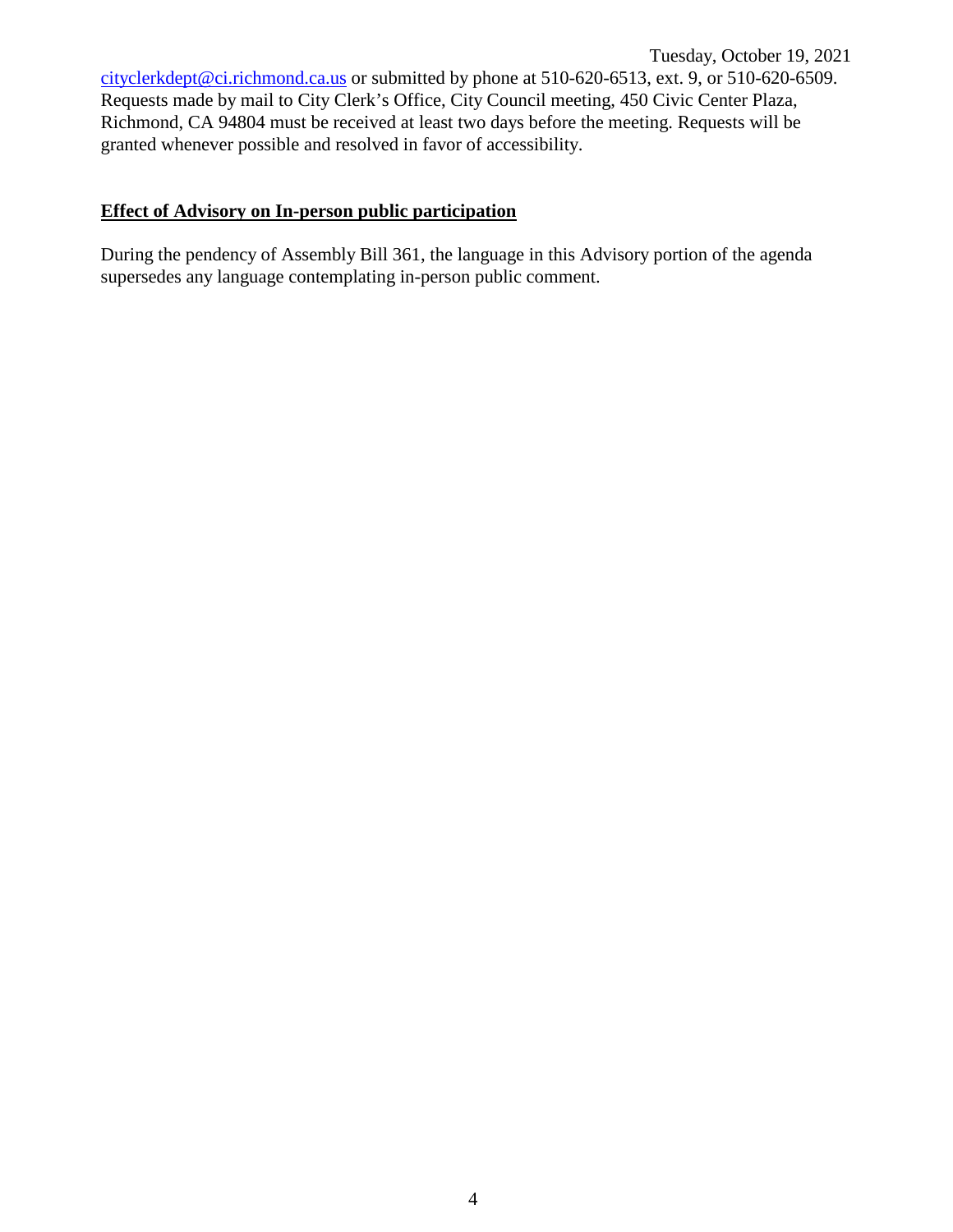# **IN PERSON MEETING PROCEDURES**

The City of Richmond encourages community participation at its City Council meetings and has established procedures that are intended to accommodate public input in a timely and time-sensitive way. As a courtesy to all members of the public who wish to participate in City Council meetings, please observe the following procedures:

**PUBLIC COMMENT ON AGENDA ITEMS:** Anyone who desires to address the City Council on items appearing on the agenda must complete and file a pink speaker's card with the City Clerk **prior** to the City Council's consideration of the item. Once the City Clerk has announced the item, no person shall be permitted to speak on the item other than those persons who have submitted their names to the City Clerk. Your name will be called when the item is announced for discussion. **Each speaker will be allowed up to TWO (2) MINUTES to address the City Council on NON-PUBLIC HEARING items listed on the agenda. Speakers are allowed up to THREE (3) minutes on PUBLIC HEARING items.**

**CONSENT CALENDAR:** Consent Calendar items are considered routine and will be enacted, approved or adopted by one motion unless a request for removal for discussion or explanation is received from the audience or the City Council. A member of the audience requesting to remove an item from the consent calendar that is sponsored by City staff must first complete a speaker's card and discuss the item with a City staff person who has knowledge of the subject material **prior** to filing the card with the City Clerk and **prior** to the City Council's consideration of Agenda Review. Councilmembers who request to remove an item from the consent calendar must do so during Agenda Review. An item removed from the Consent Calendar may be placed anywhere on the agenda following the City Council's agenda review.

**CONDUCT AT MEETINGS:** Richmond City Council meetings are limited public forums during which the City strives to provide an open, safe atmosphere and promote robust public debate. Members of the public, however, must comply with state law, as well as the City's laws and procedures and may not actually disrupt the orderly conduct of these meetings. The public, for example, may not shout or use amplifying devices, must submit comment cards and speak during their allotted time, may not create a physical disturbance, may not speak on matters unrelated to issues within the jurisdiction of the City Council or the agenda item at hand, and may not cause immediate threats to public safety.

**CITY HARASSMENT POLICY:** The City invites public comment and critique about its operations, including comment about the performance of its public officials and employees, at the public meetings of the City Council and boards and commissions. However, discriminatory or harassing comments about or in the presence of City employees, even comments by third parties, may create a hostile work environment, if severe or pervasive. The City prohibits harassment against an applicant, employee, or contractor on the basis of race, religious creed, color, national origin, ancestry, physical disability, medical condition, mental disability, marital status, sex (including pregnancy, childbirth, and related medical conditions), sexual orientation, gender identity, age or veteran status, or any other characteristic protected by federal, state or local law. In order to acknowledge the public's right to comment on City operations at public meetings, which could include comments that violate the City's harassment policy if such comments do not cause an actual disruption under the Council Rules and Procedures, while taking reasonable steps to protect City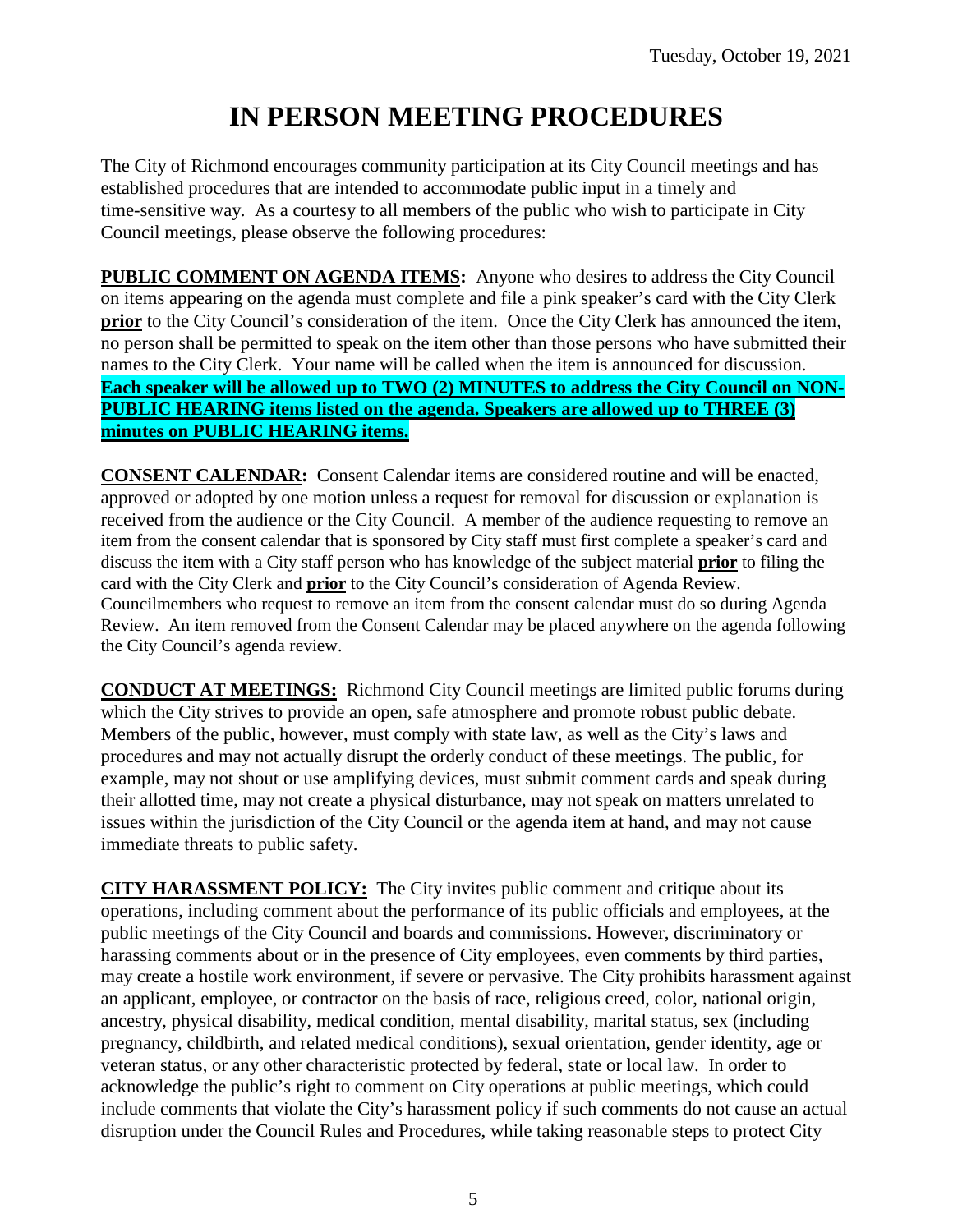employees from discrimination and harassment, City Boards and Commissions shall adhere to the following procedures. If any person makes a harassing remark at a public meeting that violates the above City policy prohibiting harassment, the presiding officer of the meeting may, at the conclusion of the speaker's remarks and allotted time: (a) remind the public that the City's Policy Regarding Harassment of its Employees is contained in the written posted agenda; and (b) state that comments in violation of City policy are not condoned by the City and will play no role in City decisions. If any person makes a harassing remark at a public meeting that violates the above City policy, any City employee in the room who is offended by remarks violating the City's policy is excused from attendance at the meeting. No City employee is compelled to remain in attendance where it appears likely that speakers will make further harassing comments. If an employee leaves a City meeting for this reason, the presiding officer may send a designee to notify any offended employee who has left the meeting when those comments are likely concluded so that the employee may return to the meeting. The presiding officer may remind an employee or any council or board or commission member that he or she may leave the meeting if a remark violating the City's harassment policy is made. These procedures supplement the Council Rules and Procedures relating to disruption of orderly conduct at Council meetings.

Any law enforcement officer on duty or whose service is commanded by the presiding officer shall be Sergeant-at-Arms of the Council meetings. He/she, or they, shall carry out all orders and instructions given by the presiding officer for the purpose of maintaining order and decorum at the Council meetings (City Council Rules of Procedure and Order Section III F, RMC Section 2.12.030).

**\*\*\*\*\*\*\*\*\*\*\*\*\*\*\*\*\*\*\*\*\*\*\*\*\*\*\*\*\*\*\*\*\*\*\*\*\*\*\*\*\*\*\*\*\*\*\*\*\*\*\*\*\*\*\*\*\*\***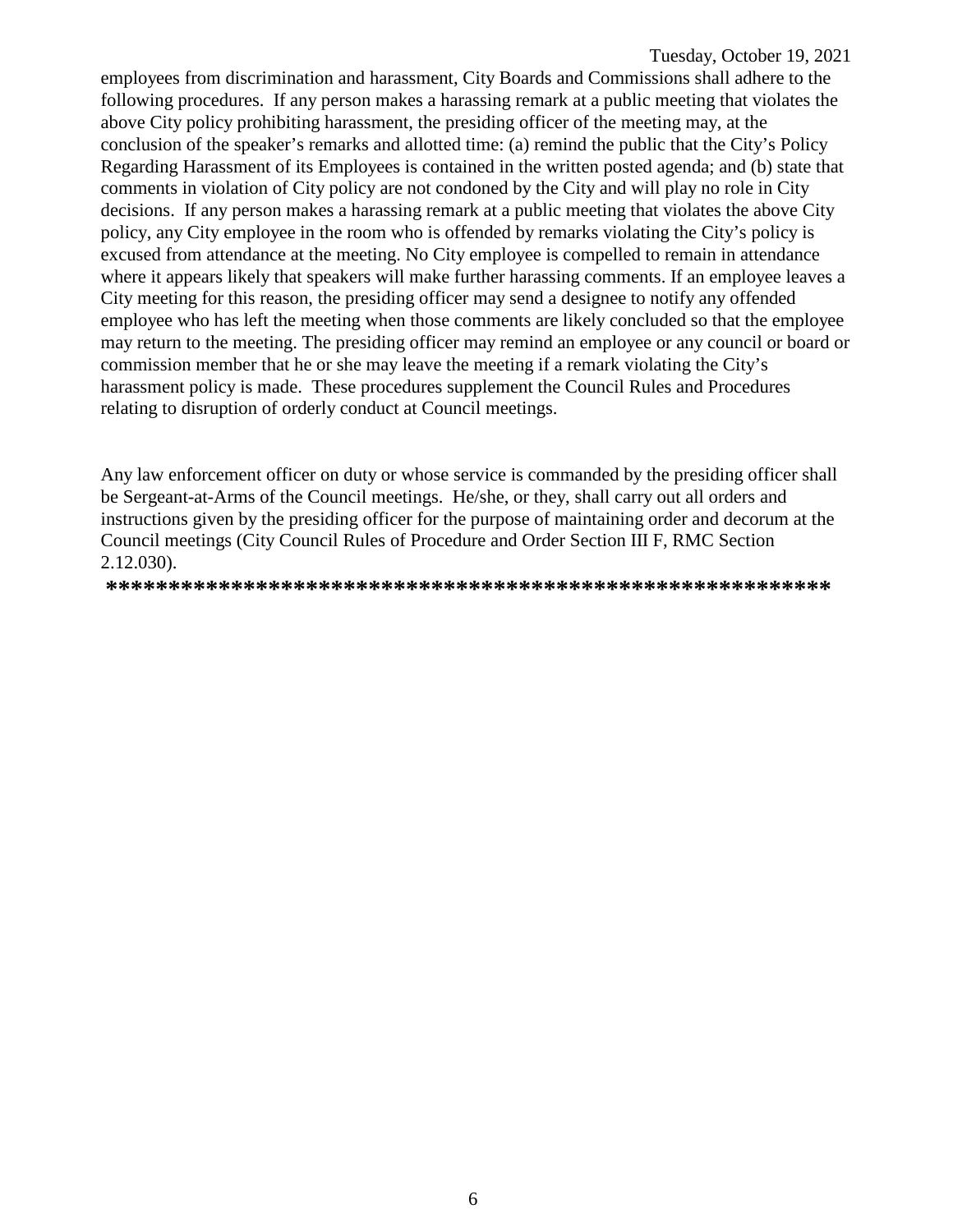## **OPEN SESSION TO HEAR PUBLIC COMMENT BEFORE CLOSED SESSION**

5:00 p.m.

## **A. ROLL CALL**

## **CLOSED SESSION**

## **CITY COUNCIL**

CONFERENCE WITH LEGAL COUNSEL - EXISTING LITIGATION (paragraph (1) of Subdivision [d] of Government Code Section 54956.9):

SPRAWLDEF et al. v. City of Richmond North Coast Rivers Alliance et al./Point Molate Alliance et al. v. City of Richmond

CONFERENCE WITH LEGAL COUNSEL - ANTICIPATED LITIGATION (initiation of litigation pursuant to paragraph (4) of Subdivision (d) of Government Code Section 54956.9):

In light of the California Court of Appeals' decision in Fowler v. City of Lafayette, the City Attorney's Office is attaching to this agenda two letters regarding the amended judgment and various agreements related to Point Molate. These letters provide the existing facts and circumstances for going into closed session on these items pursuant to California Government Code Section 54956.9(d)(2) and (e)(3).

CONFERENCE WITH LABOR NEGOTIATORS (Government Code Section 54957.6):

Agency Representatives: Laura Snideman, Marc Fox and Jack Hughes Employee organizations:

- 1. SEIU Local 1021 Full Time and Part Time Units
- 2. IFPTE Local 21 Mid-Level Management and Executive Management Units
- 3. Richmond Police Officers Association
- 4. Richmond Police Management Association
- 5. IAFF Local 188
- 6. Richmond Fire Management Association

## **B. PUBLIC COMMENT BEFORE CLOSED SESSION**

### **C. ADJOURN TO CLOSED SESSION**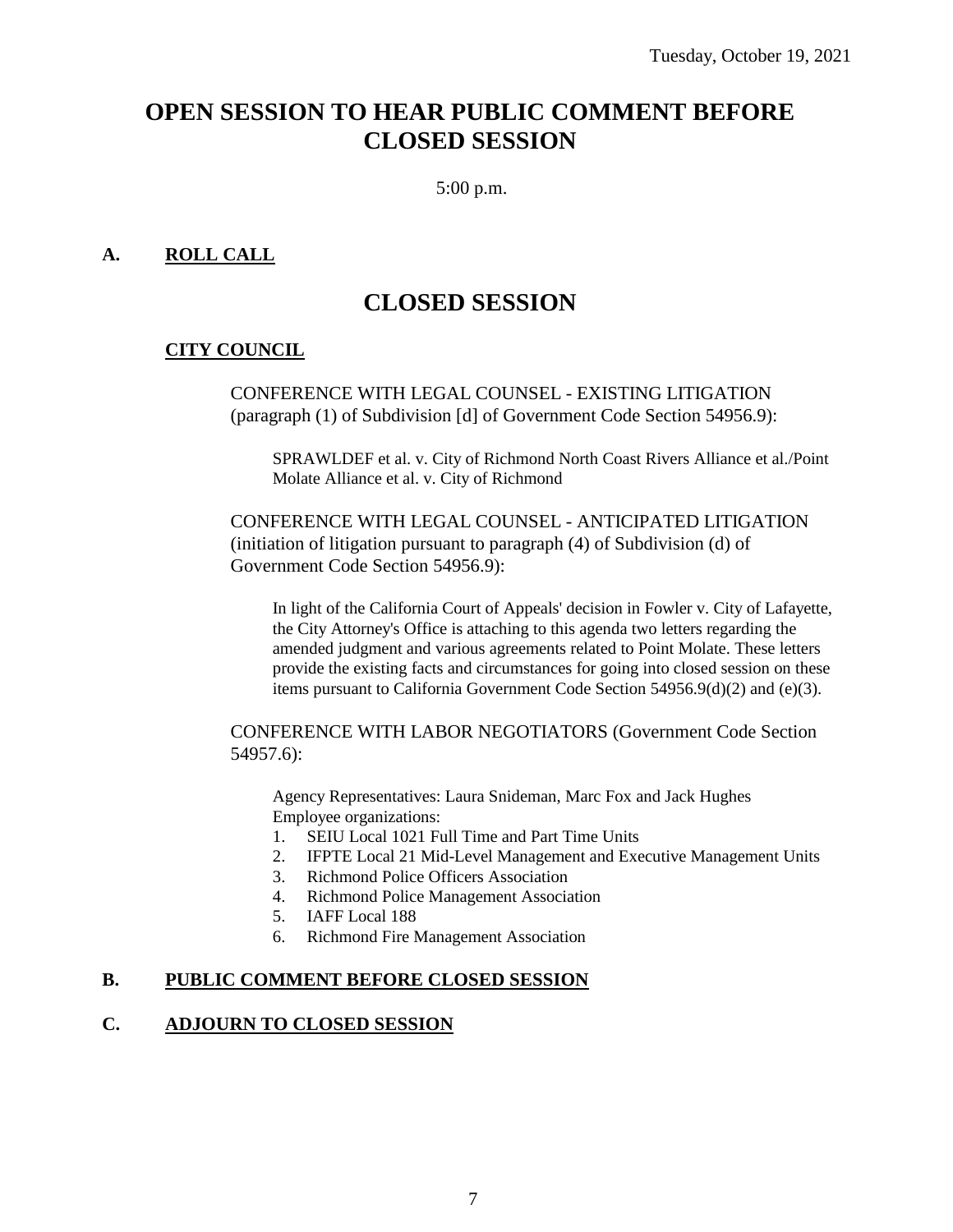## **REGULAR MEETING OF THE RICHMOND CITY COUNCIL**

6:30 p.m.

## **A. ROLL CALL**

- **B. PUBLIC COMMENT INSTRUCTIONAL VIDEO**
- **C. STATEMENT OF CONFLICT OF INTEREST**
- **D. AGENDA REVIEW**

## **E. REPORT FROM THE CITY ATTORNEY OF FINAL DECISIONS MADE DURING CLOSED SESSION**

## **F. REPORT FROM THE CITY MANAGER - (COMMENTS ON THIS ITEM WILL BE ALLOWED UNDER OPEN FORUM)**

## **G. OPEN FORUM FOR PUBLIC COMMENT**

## **H. CITY COUNCIL CONSENT CALENDAR**

- **H-1.** RECEIVE the City's Investment and Cash Balance Report for the month of August 2021 - Finance Department (Belinda Brown 510-620-6140/Delmy Cuellar 510-620-6790).
- **H-2.** APPROVE a contract with Shaw Sports Turf to replace the turf at the Martin Luther King, Jr. Turf Field in an amount not to exceed \$250,000 for a contract term beginning July 1, 2021, to June 30, 2022 - Library and Community Services Department (LaShonda White/Jene Levine-Snipes 510-307-8132).
- **H-3.** ADOPT a resolution authorizing service contracts with three material testing laboratories for 'as-needed' services in an amount not to exceed \$250,000 per contract over a three-year period with an optional two-year extension at \$250,000 per contract - Public Works Department (Joe Leach 510--620-5478).
- **H-4.** ADOPT a resolution authorizing the execution of a sole-source contract to Pogo Park for various services related to the Greening the Yellow Brick Road project - Public Works Department (Joe Leach 510-620-5478/Tawfic Halaby 510-621- 1612).
- **H-5.** REJECT the bids received for the Unity Park Trash Enclosure Project and direct staff to re-advertise the project - Public Works Department (Joe Leach 510-620- 5478/Tawfic Halaby 510-621-1612).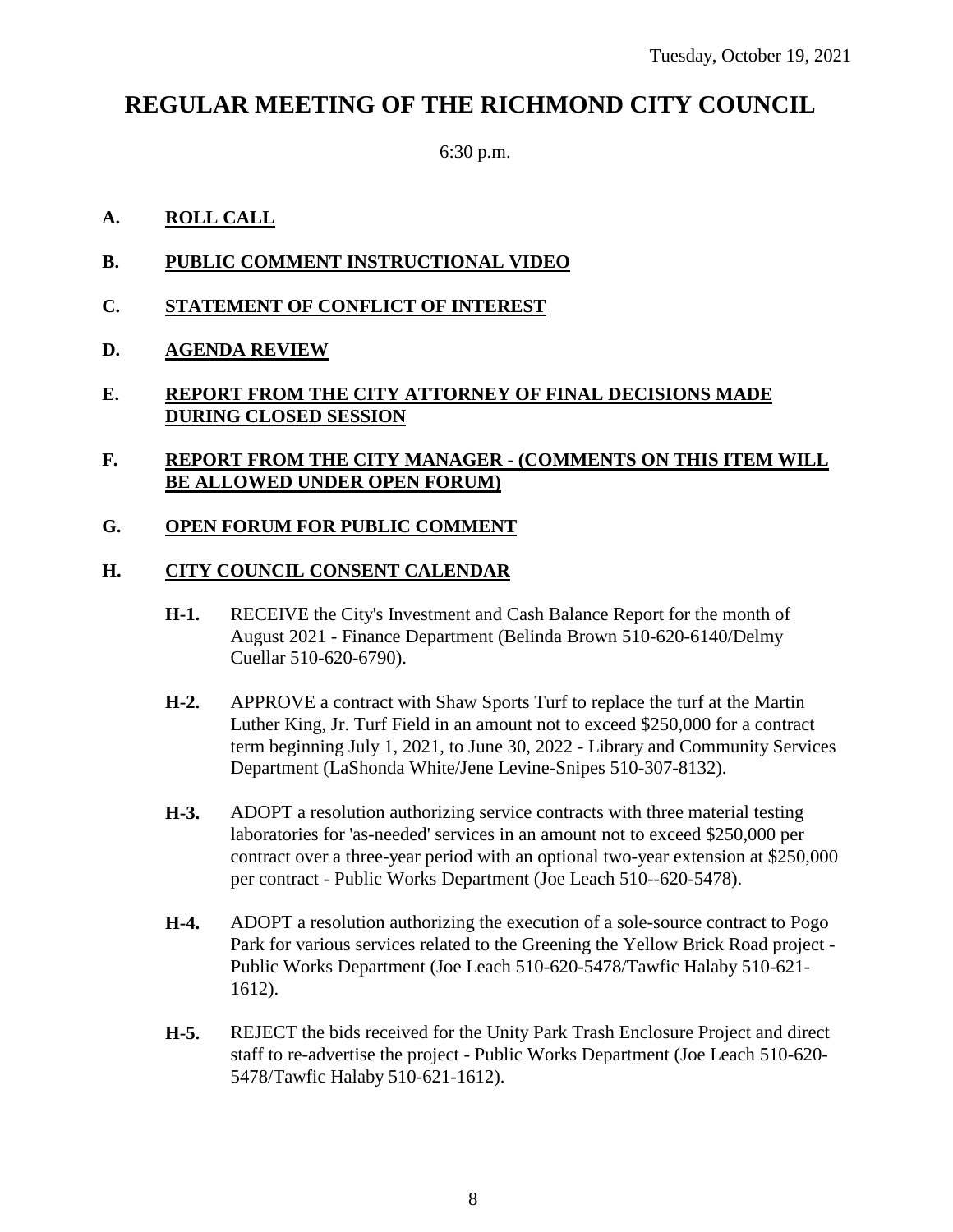- **H-6.** APPROVE the minutes of the September 14, September 21, and September 28, 2021, regular meetings, of the City Council - City Clerk's Office (Pamela Christian 510-620-6513).
- **H-7.** APPROVE a contract with AmeriNat, LLC to provide loan-related services for the Housing Division in an amount not to exceed \$50,000, over three years, with an option to extend the contract for two years - Community Development Department (Lina Velasco 510-620-6706).
- **H-8.** APPROVE a Legal Service Agreement with Goldfarb & Lipman LLP in an amount not to exceed \$150,000, to assist the Successor Agency and Housing Division in housing and real estate matters, including regulatory agreements, deeds of trust, loan documents, and disposition of surplus properties, for a term not to exceed June 30, 2023 - Community Development Department (Lina Velasco 510-620-6706).
- **H-9.** APPROVE and AUTHORIZE a contract amendment with Advance Crime Scene Restoration. The contract amendment will extend the contract end date to December 1, 2022, and increase total contract amount by \$15,000 - Police Department (Chief Bisa French 510-621-1802).
- **H-10.** APPROVE a Memorandum of Understanding (MOU) between the City of Richmond and the Richmond Police Activities League (RPAL) to subsidize RPAL staff and programs, ensuring that academic, athletic, and life-skills services offered by RPAL will continue for the period July 1, 2021, to June 30, 2023, in an amount not to exceed \$600,000 (\$300,000 annually for two years) - Police Department (Chief Bisa French 510-621-1802).
- **H-11.** AUTHORIZE, ACCEPT and APPROVE the Richmond Police Department to participate in the State of California rental vehicle program for the purpose of securing unmarked police vehicles with Enterprise Holdings Incorporated in an amount not to exceed \$180,000 from July 1, 2021, to June 30, 2024, with two one-year options to renew following the State of California's Department of General Services Standard Agreement - Police Department (Chief Bisa French 510-621-1802).
- **H-12.** APPROVE a sole-source contract for the continuation of STAND! For Families Free of Violence services to support those victimized by domestic abuse. The contract between the City of Richmond and STAND! For Families Free of Violence will begin July 1, 2021, to December 31, 2022, in an amount not to exceed \$47,567 - Police Department (Chief Bisa French 510-621-1802).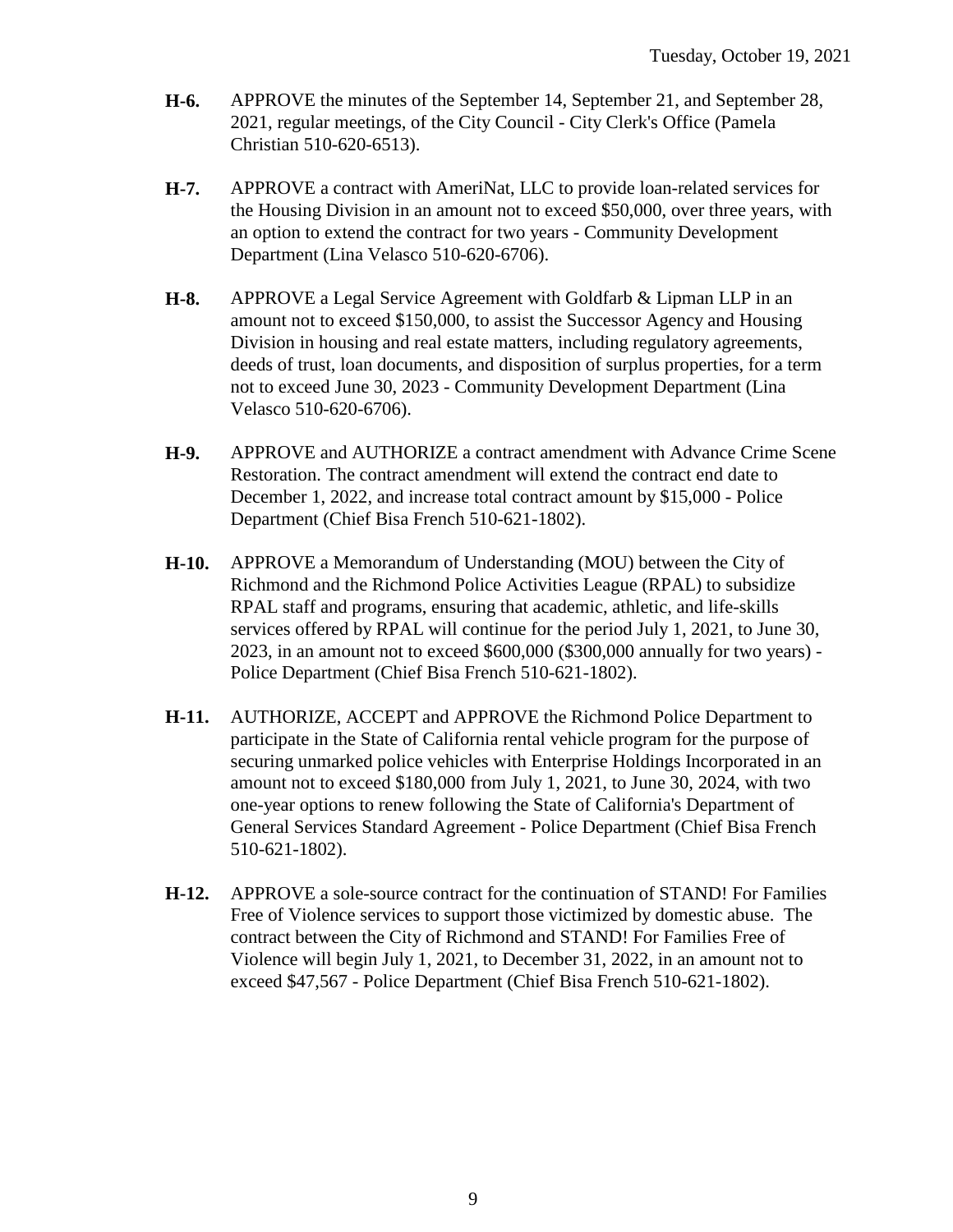- **H-13.** APPROVAL of a five-year agreement with an option for an additional two years with the non-profit group, MissionSquare Retirement (formerly ICMA-RC), for deferred compensation recordkeeping services and ADOPT three resolutions related to the establishment, management, and administration of 457 Deferred Compensation Plan, a Money Purchase Plan, and a Retirement Health Savings Plan. The initial five-year contract term will coincide with the date that assets transition from the current recordkeepers over to MissionSquare - Human Resources Department (Marc Fox 510-620-6602).
- **H-14.** RECEIVE the 2020 Annual Report of the Personnel Board to adhere to the requirement that the annual report is transmitted to the City Council on an annual basis - Human Resources Department (Marc Fox 510-620-6600).
- **H-15.** ADOPT a resolution of the Richmond City Council in Support of the Union organizing effort currently being undertaken by HelloFresh warehouse workers in Richmond - Councilmembers Gayle McLaughlin (510-620-6636) and Claudia Jimenez (510-620-6565).
- **H-16.** ADOPT a resolution extending the Contra Costa County Abandoned Vehicle Abatement Program and associated fee - Office of the Mayor (Mayor Tom Butt 510-620-6503).
- **H-17.** APPROVE appointment(s) to the Human Rights and Human Relations Commission; APPOINT Najari Smith new appointment, seat #9, term expiration date March 30, 2024 - Office of the Mayor (Mayor Tom Butt 510-620-6503).
- **H-18.** APPROVE an appointment to the Workforce Development Board; APPOINT Xavier Abrams, re-appointment, seat #1, business representative, term expiration date September 22, 2025 - Office of the Mayor (Mayor Tom Butt 510-620-6503).
- **H-19.** APPROVE appointment(s) to update the Library Commission: APPOINT Megan Bleckinger new appointment, seat #4, term expiration date July 1, 2024 - Office of the Mayor (Mayor Tom Butt 510-620-6503).
- **H-20.** APPROVE updated term limits for current Recreation and Parks Commission terms:UPDATE Brendan Havenar-Daughton, seat #2, term expiration date October 26, 2022; Joey Smith, seat #4, term expiration date October 26, 2022; Allison Blakely, seat #7, term expiration date October 26, 2022; Maryn Hurlbut, seat #8, term expiration date October 26, 2022 - Office of the Mayor (Mayor Tom Butt 620-6503).
- **H-21.** PROCLAMATION declaring October 2021 as Children's Environmental Health Month in the City of Richmond - Office of the Mayor (Mayor Tom Butt 510- 620-6503).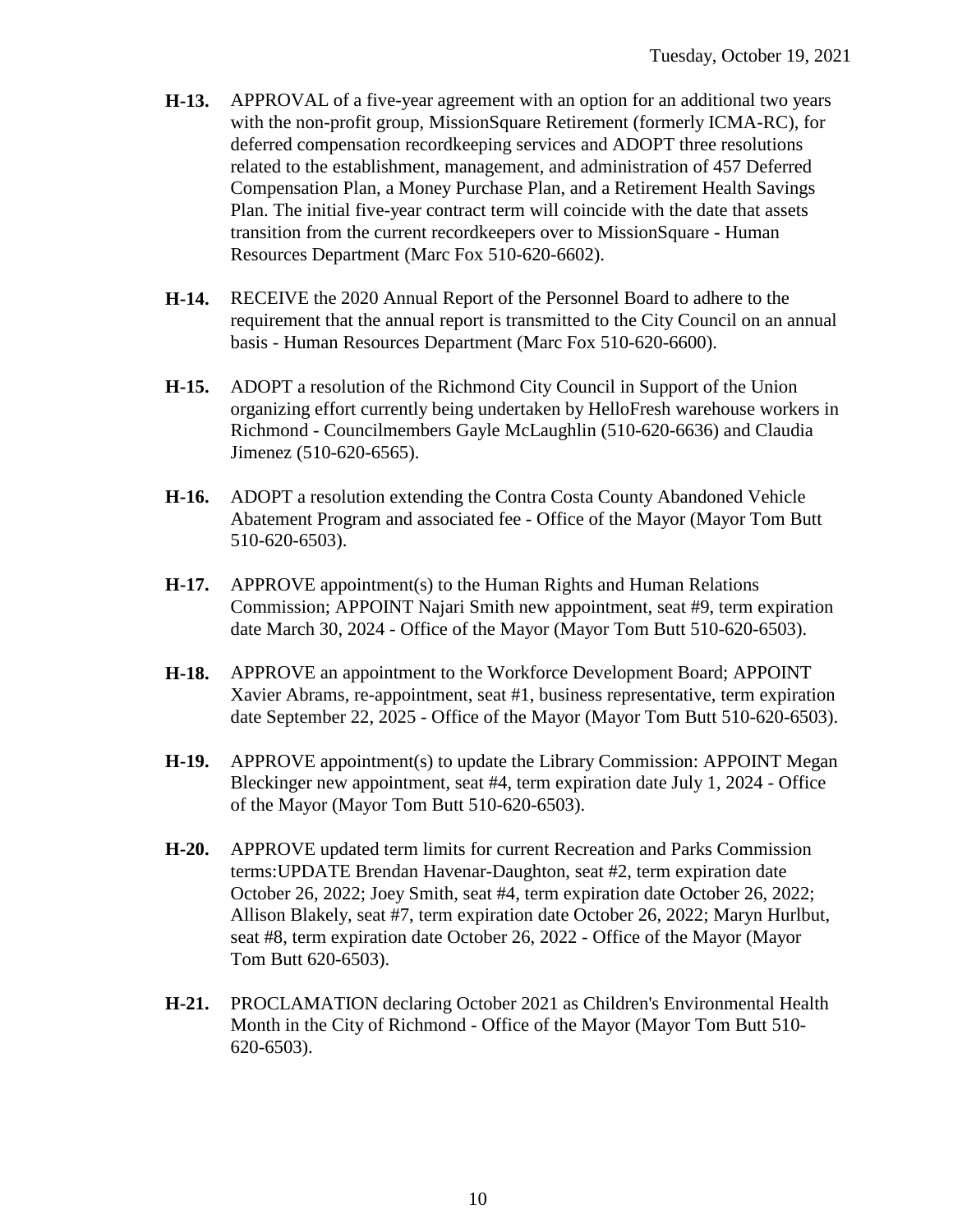- **H-22.** PROCLAMATION declaring October 23-31, 2021, as Red Ribbon Week in the City of Richmond - Office of the Mayor (Mayor Tom Butt 510-620-6503).
- **H-23.** PROCLAMATION declaring November 1, 2021, as Extra Mile Day in the City of Richmond - Office of the Mayor (Mayor Tom Butt 510-620-6503).
- **H-24.** ADOPT a resolution in support of Net Energy Metering and send copies of the resolution to Governor Gavin Newsom, State Senator Nancy Skinner, Assemblymember Buffy Wicks, and the California Public Utilities Commission - Councilmembers Gayle McLaughlin (510-620-6636) and Melvin Willis (510- 412-2050).

## **I. PUBLIC HEARINGS**

**I-1. CONTINUED** to the November 2, 2021, City Council Meeting - the matter to INTRODUCE an ordinance (first reading) establishing certain fees for the proposed Master Fee Schedule - Finance Department (Belinda Brown/Antonio Banuelos 620-6741).

## **J. COUNCIL AS A WHOLE**

- **J-1.** RECEIVE a report from the Implementation Sub-Committee of the Reimagining Public Safety Community Task Force and CONSIDER adding a standing item on the regular City Council third Tuesday agenda to receive an update - Councilmembers Gayle McLaughlin (510-620-6636) and Claudia Jimenez (510- 620-6565).
- **J-2.** ADOPT changes to the Council Rules of Procedure and Order to modify the procedure for removing items from the Consent Calendar and DIRECT the City Clerk's Office to revise the instructions on City Council meeting agendas to reflect the new procedure - Councilmembers Gayle McLaughlin (510-620-6636), Melvin Willis (510-412-2050) and Claudia Jimenez (510-620-6565).
- **J-3.** DIRECT staff to review ordinances from other jurisdictions to Prohibit Spectators at Illegal Speed Contests, Exhibitions of Speed, or Sideshows and draft an ordinance for the City of Richmond for a first reading in November - Councilmember Bates (510-620-6743)
- **J-4.** APPROVE the Fiscal Year 2021-22 multi-year comparative position listing and ADOPT a resolution to amend the salary schedule to implement the city manager's reorganization of specific City departments - Human Resources Department (Marc Fox 510-620-6600). This item was continued from the October 5, 2021, meeting.